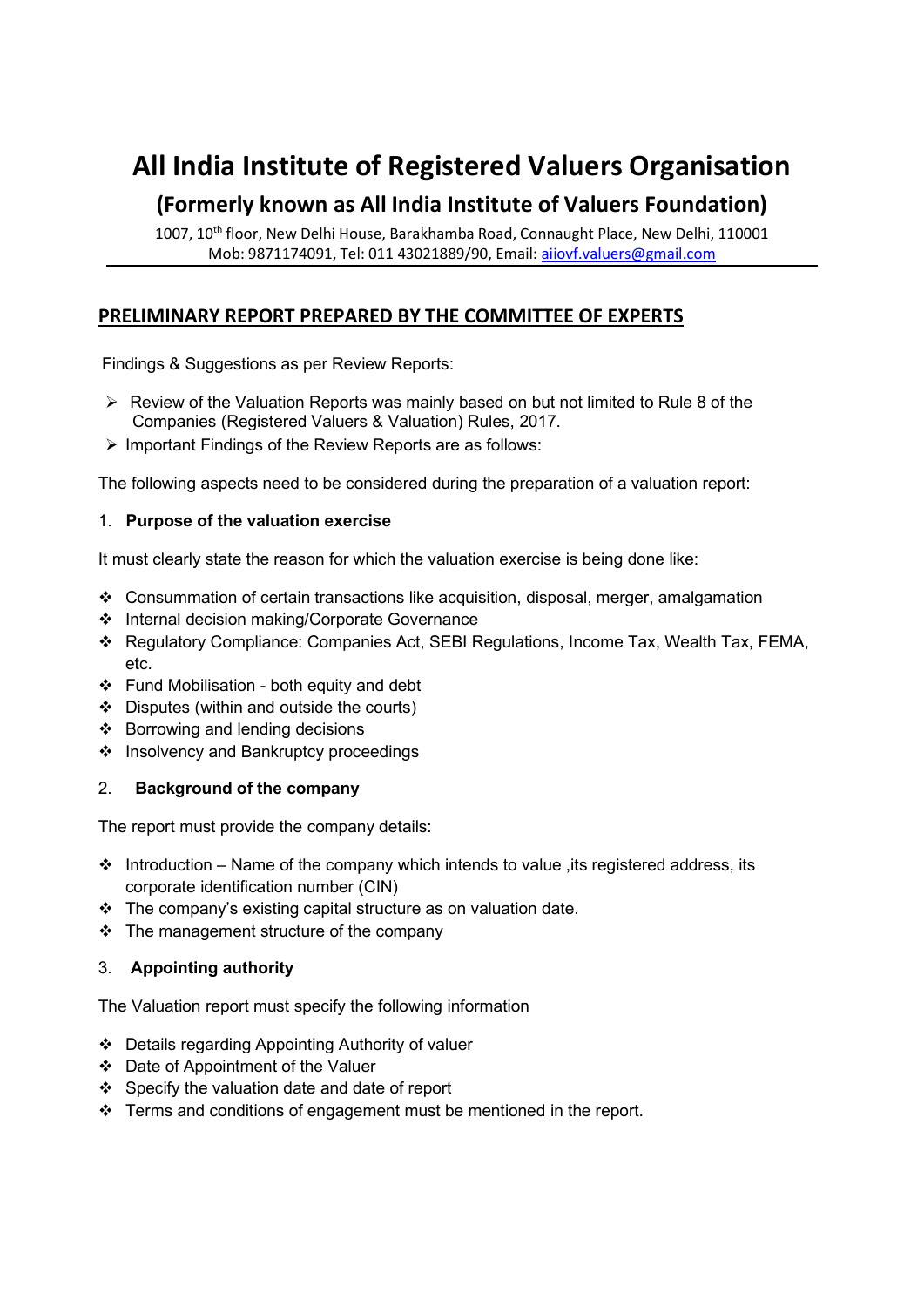#### 4. Identity of the valuer

The report must provide information related to the appointed registered valuer and any ther experts involved in the valuation.

- Name of Registered Valuer (RV)/ Registered Valuer Entity (RVE)
- IBBI Registration Number
- Type of Asset class
- $\cdot \cdot$  Details of any other experts involved in the valuation exercise i.e, name of experts, qualification of expert. etc.

#### 5. Intended Users of the Report

- $\cdot \cdot$  The valuation report should be confidential and should be prepared exclusively for the company.
- The report should not be circulated or reproduced to any other person for any purpose other than as mentioned above, without the prior consent of the valuer.

#### 6. Scope of Work

- $\div$  A detailed description regarding the procedures followed to form an opinion on the fair value of the Company.
- Disclose about the sources of information followed to form an opinion on fair value.

#### 7. Procedures adopted in carrying out the Valuation

- a) Process Flow : Receipt of proposal for valuation includes
- $\div$  Discussion with the management and acceptance of the proposal
- Receipt of intimation about appointment and acceptance of proposal
- $\div$  Execution of valuation engagement letter and providing the checklist for required information, documents, and record
- \* Receipt of information, documents as per the checklist
- Cross verification of data with concerned officials of the company for clarifications/explanations.
- Determining valuations approach, techniques, and methods in compliance with applicable standards
- $\cdot$  Valuation synthesis & revisiting the assumptions and decision made
- $\div$  Report preparation and its validation.

#### b) Limitation of Verification:

 $\cdot \cdot$  The valuation report and analysis are subject to the assumptions and limiting conditions

#### 8. Compliance with Valuation Standards and Valuation Basis

- The Valuation report are in conformity with the "ICAI Valuation Standards" (IVS) issued by the Institute of Chartered Accountants of India.
- \* In addition to the general standards/ guidelines of the IVS, the report specifically complies with ICAI Valuation Standard.
- Details relating to Base & Premise for Valuation has to be mentioned in the report.